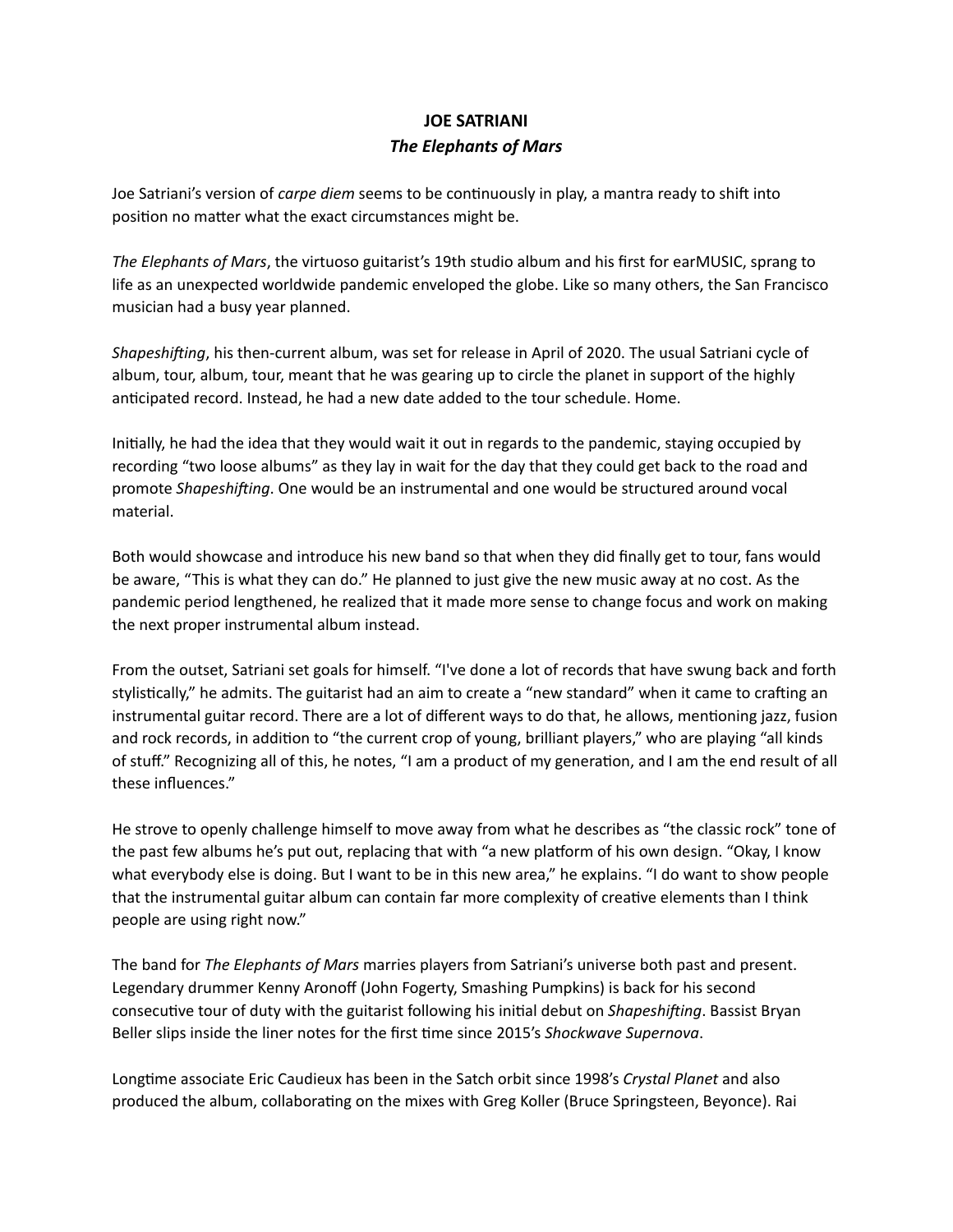Thistlethwayte is the newest addition, beaming in from overseas where he was splitting his time between Australia and Tasmania.

While he has worked separately in the past with band members, Satriani often favored the approach of getting everyone in a room and following the spirit of the collaborations that developed. They would take a decidedly different path with *The Elephants of Mars*. The lockdown dictated an intriguing new direction that was joined by similarly exciting results.

Album opener "Sahara" immediately demonstrates that Satriani and his band are pushing deep into previously uncharted territory, quickly building out a cinematic soundscape that both musically and rhythmically feels as if one is surrounded by desert-like desolation.

Originally envisioned as a vocal piece, "Sahara Love Is the Answer," it was Caudieux who urged Satriani to consider taking a second look at the track, to convert it into an instrumental. The guitarist decided to humor his collaborator and take a shot at it. He found it to be a "bonus" that he had a full set of lyrics, a helpful compass as to what the song was supposed to be about.

Sending musical ideas back and forth with Caudieux, what emerged was a song which has become one of their favorites of the album sessions and one that took pole position at the head of the record.

"It was all about a person who was completely lost, feeling totally isolated. He's walking the streets of an area like Gotham, in New York City. And there's nobody around," Satriani says, spooling out the initial storyline. "It's almost like a desert, except it's a decaying urban landscape. And then he meets this spirit, and then it gets crazy. We were able to keep some of the melodies that were part of the vocal melodies and it just turned into something that wound up being one of our favorite songs, and we wound up putting it first on the album because we related to it so much."

Satriani's ongoing work on musical cues related to his *Crystal Planet* comic book series gave birth to the title track of *The Elephants of Mars*. He recalls that his original demo version had a Nine Inch Nails-like beat built around synthesizers and a guitar section he had cut years ago. He was intrigued by one piece which had a sound that to his ears, "sounded like electronic elephants with the air coming through the trunks and everything."

Pulling in that same guitar part as inspiration, originally recorded on an iPhone, Satriani recorded a fresh take of the guitar line and began to manipulate other parts of the song. "I wrote a section where I could just do a totally open guitar solo and I came up with the idea of using the symmetrical scale," he recalls. "Just because I thought it was so much fun and it's so weird, it would fit the meaning of the song."

Constructing a middle section and end solo, now it was time to set the elephants free. "The idea was now we really have to turn up those elephants because it really sets up the song," Satriani begins. "But how do we get that weird synthesizer patch to match Kenny and Bryan and Joe just going crazy? Finally, Rai comes in and he does a Deep Purple, Jon Lord organ kind of thing throughout the whole song."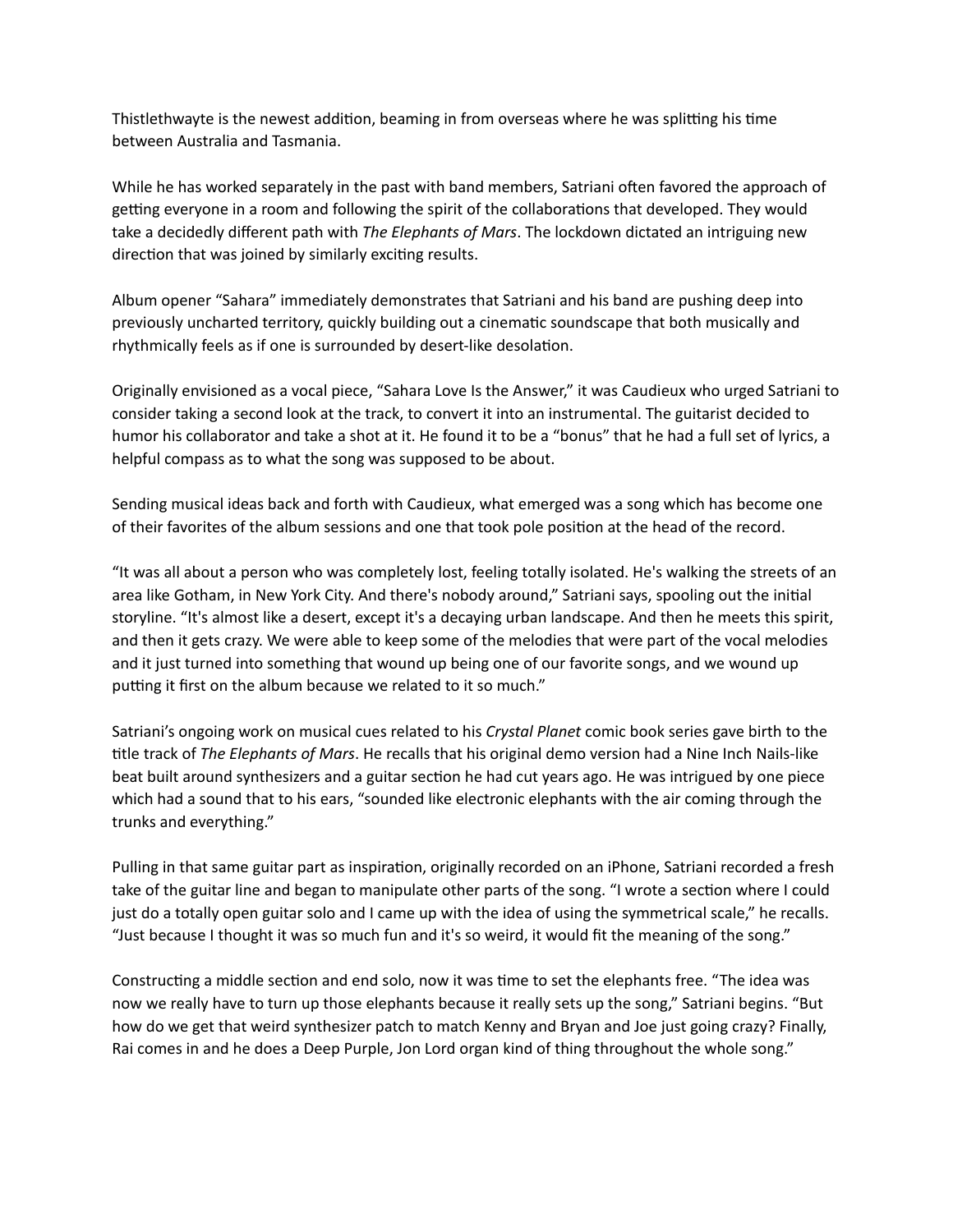It was a big vision to pull together and, in the end, Satriani says, "We were literally working on sections and crossing our fingers that it was going to work." Happily, they were able to reach the perfect storm. "'The Elephants of Mars' sounds in the beginning finally made sense," he concludes. "It took a lot of experience and technical work to get all those sound and sonic elements together to work with the rock band and make it sound like you're on Mars and the elephants are charging and they're gigantic."

Aronoff and Caudieux were both in the Los Angeles area and were able to work together directly with the producer recording Aronoff's parts at the drummer's own Uncommon Studios. With each isolated in separate areas of the studio, Caudieux coaxed out an exciting variety of performances from the drum legend. "I got some of the craziest things from those sessions," Satriani reflects. The marimba parts on "Night Scene" were a first for both the guitarist and the drummer.

The musical pattern had begun as a guitar part. It was Caudieux who heard how much it sounded like a marimba and wondered if they could get Aronoff to play it on an actual marimba instead. "Kenny was like, 'I am doing this because I studied this instrument since I was in college and I've never been able to get on an album doing it," Satriani recalls with a chuckle. "So, we just thought, 'Well, that's the best reason ever, let's just do it.'"

Similarly, the creative gates were wide open for all of the musicians to take liberties on the songs for *The Elephants of Mars* and share a side of themselves they hadn't previously been able to. "The songs are so out there, they're such an odd collection of stuff, from, you know, "Faceless" to "Pumpin'," he explains. "They're so different that everyone was able to take the song as a separate entity and say, 'I always wanted to do this in a song, I hope the album receives it.' Eric and I were really keen on making sure that everybody felt that -- that each song was an opportunity for them to apply themselves to the song as a singular entity."

Working as a rhythm section for the first time, Beller and Aronoff would easily find their collective mojo. The bassist had seen the drummer play with Satriani on the *Experience Hendrix* tour and even though the skinsman is "one of the most recorded drummers ever," as the guitarist terms it, the pair would still have plenty to explore together. "Kenny is so deep, he's always laying a new thing on people," Joe says. "You give him the opportunity and he says, 'Here's a new version of Kenny.'"

Highlighting the fusion vibe of "Pumpin'" and the similarly jazzy feel of "Night Scene," Satriani calls Beller's bass playing "unbelievable," noting how the songs rise to the next level, thanks to the pairing of the bassist and Aronoff. The demo for "Night Scene" was an automated thing," he shares. "I said to them, 'Look, I don't know if this is humanly possible to play those parts like that, so you change them if you need to change them.' But wow, I mean, they made them sound so much better and even more menacing, and fat and groovy and everything. There's nothing like fingers on strings, you know?"

While the pandemic found the musicians relying on numerous methods of communication since they weren't in the same room -- including text messages back and forth with idea fragments, occasionally, it was the things that *weren't* said which delivered surprising results.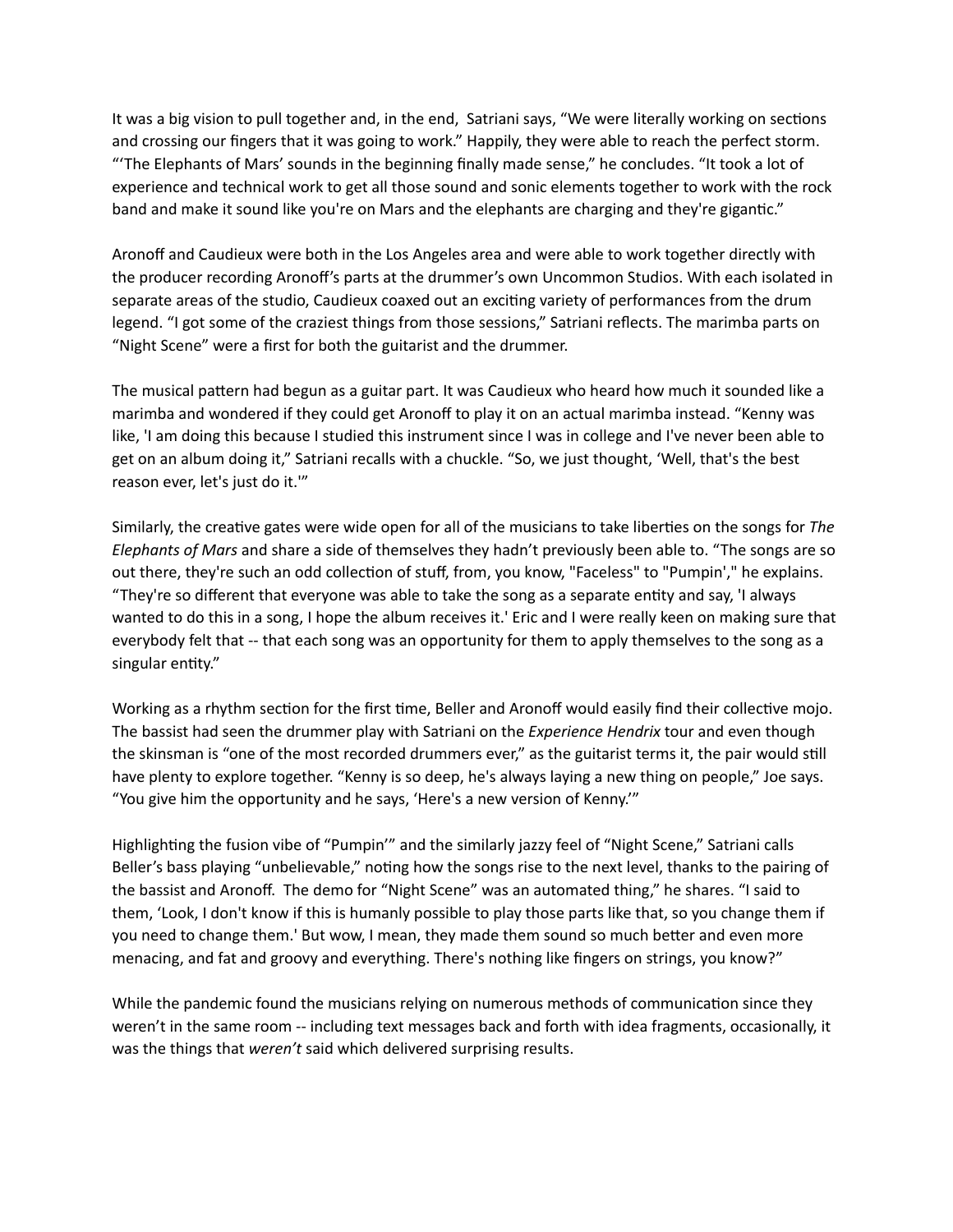Thistlethwayte was traveling when he received the initial tracks for "Sailing the Seas of Ganymede" to add his keyboard part. "In that particular song, Rai decided to do a solo in the wrong spot. But it was like once we heard it, everybody was just like, so blown away," Satriani says with an incredulous tone. "We said, 'No, Rai owns that spot. We're not even gonna say that's the wrong spot.' Like you got it."

"He did that a couple of times, and I'm not sure if he did it because we didn't tell him where the right spot was, or because he just thought 'I think this is better,' but we never argued with whatever he did," Satriani continues. "I mean his solos are really, really remarkable. I mean, just crazy good. They really raised the game on the album when it came to those bursts of crazy expression."

The futuristic tone of "Through a Mother's Day Darkly" is another moment that takes up partial residence in the worlds of *Crystal Planet*. Satriani had written an initial sketch on Mother's Day, pulling out a seven-string guitar that hadn't seen the light of day from its case in a number of years. He liked the "dirty, punky seven string guitar performance," but wasn't sure where to go from there.

Again, it would be Caudieux who heard something in the idea that the guitarist sent around. "Let me play with it," he told Satriani. He posed the idea of adding orchestral elements, but it would be a struggle that played out over a period of months figuring out how to keep the "raw one pass guitar performance" that they both saw as a key part of the song.

The dramatic voiceover Satriani's *Crystal Planet* partner Ned Evett contributed to bring the song home adds an unexpected sci-fi twist to *The Elephants of Mars*. "Through a Mother's Day Darkly" takes listeners on a gripping journey that fits surprisingly well in the album sequence.

Ultimately, *The Elephants of Mars* stands as one of the most intriguing and interesting albums of Satriani's career. With each new recording adventure that he embarks on, there's always a carefully considered grouping of players, song ideas that have been vigorously vetted and studio environments and producers to be selected. In the end this time, Satriani and his bandmates would take the roads less traveled.

"One of the strange effects of the pandemic and recording an album remotely at home, and being away from everybody, was that we all had time," Satriani says, reflecting on the many experiences he had previously, especially in the early days of his career, working against the clock. "We pretty much just kept working on the album without any hiccups."

The results were "fortuitous by default," he realizes now. "Normally we would have spent two months all huddled together in a room screaming at each other getting a record done. Instead, it was done through video conferencing and over the phone and text messages. You know, play faster, play slower, less notes, more notes. How about this idea?"

"The music just got so much better. I think especially with Eric. I granted him this sort of license to take something that I'd given him and turn it upside down," Satriani continues. "That's something that he wouldn't be able to do if we were in a studio filled with a band with the time clock ticking away. It would have been 'Oh, well, you know, in another life we could have done this.' Instead, we did all those things.